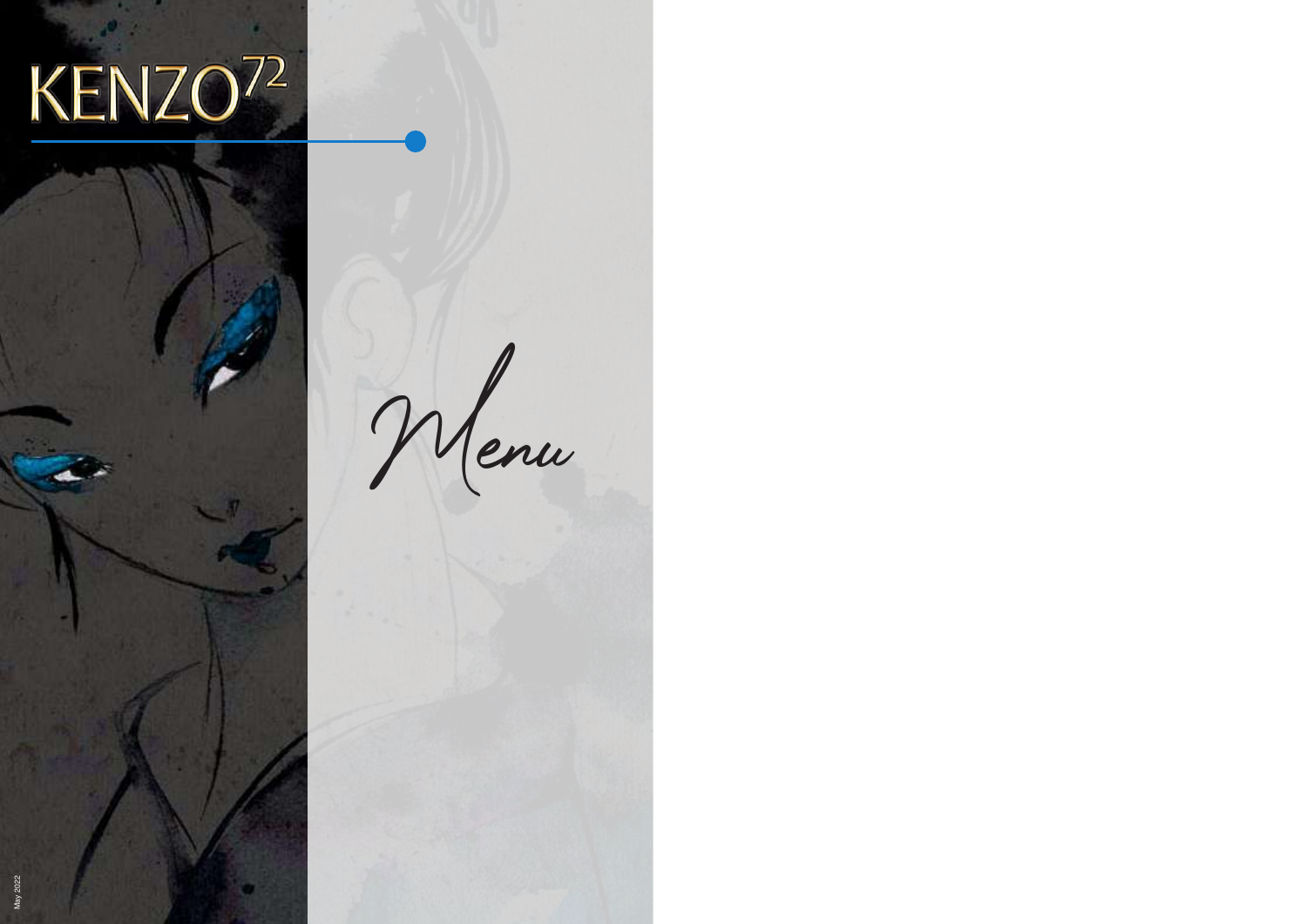Kenzo 72 Tapas

**snaCks spicy edamame Beans £6.20** *Fresh soya bean stir fried with rock Salt and Shichimi Pepper*

**Thai Style Prawn Crackers £5.20** *Traditional Deep Fried Spicy Crackers with grounded Shrimp*

> **Chinese style prawn Crackers £5.20** *Popular deep fried Original Crispy Snack*

Mixed Platter Tapas

**For min 2 £15.00 per head**

*Chefs Special Uramaki Rolls Supreme Garlic Chicken Rolls Calamari Duck Rolls Yakitori Chicken (Skewers) Sticky Meaty Farm House Ribs*

**CoLD kimchi style Chicken salad £6.50** K*imchi salad dressing with kimchi and baby leaf salad*

**king prawn salad £7.60**

*Fresh Off Shell King Prawns with Salad in Vietnamese Dressing.*

**tomato and Halloumi salad (v) £7.60** *Pan Fried Halloumi Cheese with Tomato and Baby Leaf Salad in House Dressing*

Lunch Time Menu

**(excluding sundays) steak, egg & Chips** \*\*\* **southern Fried Chicken and sweet potato Fries served with Japanese Curry sauce** \*\*\* **pad thai Chicken or Vegetable noodle** \*\*\* **Flat Iron 8oz steak with Fries** \*\*\* **InCLuDes Free soFt DrInk all Dishes at £12.70** \*\*\*\*\*\*\*\*\*

> **kenzo 72 Children under 10`s menu £8.50**

> > **choose from:**

**steak and Chips** \*\*\* **Chicken and Chips** \*\*\* **Fish & Chips** \*\*\*

**InCLuDes Free soFt DrInk**

**Important Customer notICe. Friday's and saturday's operate on a minimum spend of £20.00 per person. no serVICe CHarGe InCLuDeD In anY FInaL BILL**

> **FooD aLLerGY notICe If you have a food or drink allergy or special dietry requirement please inform a member of staff for information on our menu. thank you**

- 
-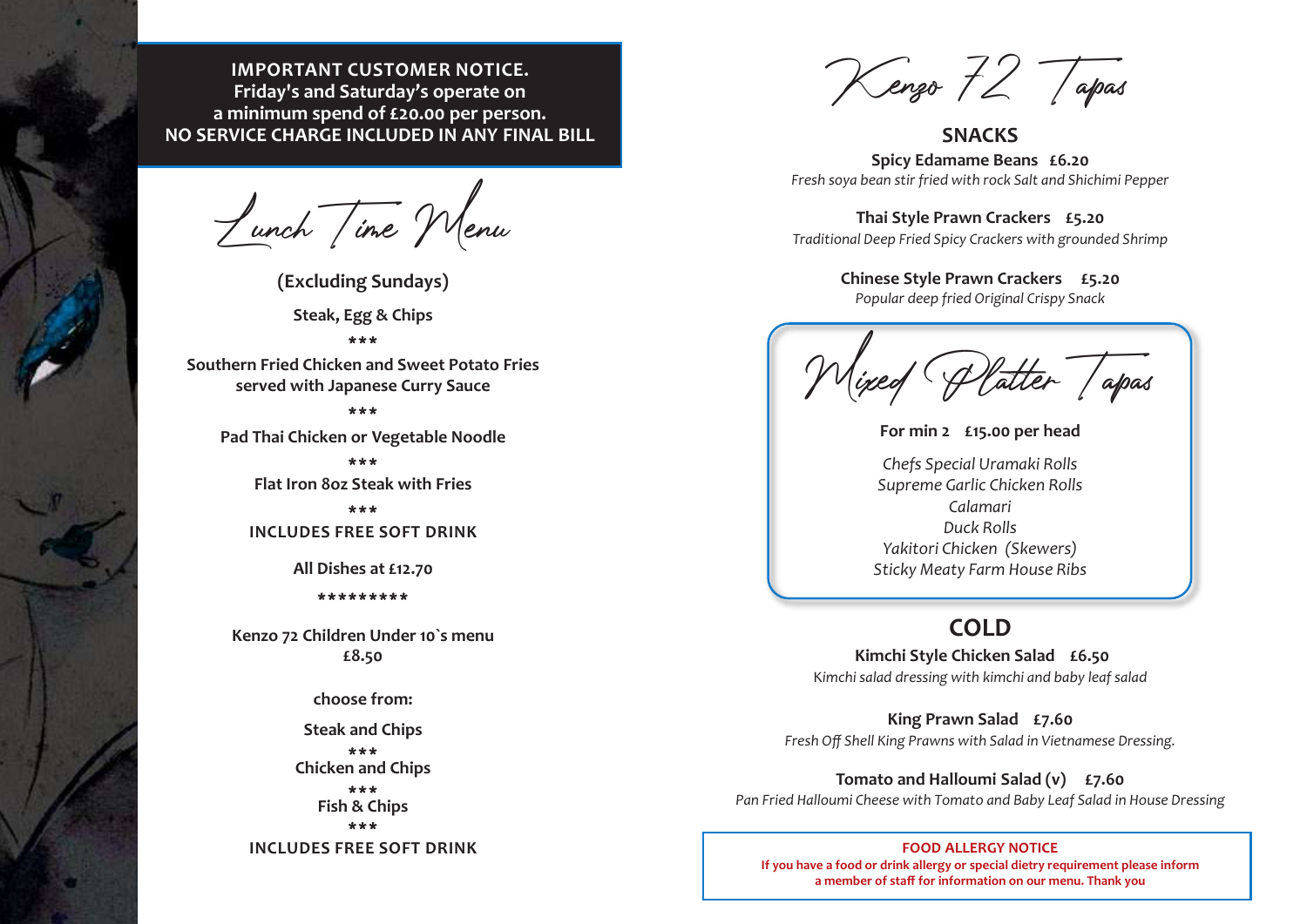Tapas or Starters

**Crab and prawns popcorn £8.70** *Japanese Style Crab and Prawn Balls*

**salmon Fish tempura £8.70** *Succulent Fish Pieces Deep Fried in Light Japanese Tempura Flour*

**Crispy king prawns Deep Fried in katifi pastry (5 pcs) £9.80** *The Ultimate in Crispy Fried Prawns Giant Prawns wrapped in KatIfi Pastry served with creamy sauce*

> **Calamari £8.70** *Deep Fried Squid served with Lightly Spiced Salad Cream*

**supreme Crispy Duck spring roll (4) £8.00** *Aromatic Duck dipped in Hoi Sin Sauce wrapped in Filo pastry*

**Imperial Garlic Chicken rolls (4) £8.00** *A firm Dim Sum favourite. Individual Hand Made Rolls with Fresh Chicken and White Cabbage seasoned with a hint of Garlic.*

**madam Lau`s famous Coca Cola Chicken Wings £8.00** *Her Famous recipe recreated for your enjoyment. Braised Chicken wings in a secret cola sauce. Sweet and Savoury*

**tokyo Chicken £8.10** *Succulent Deep Fried chicken pieces with sticky sweet chili sauce*

**sticky twice Cooked Farm House ribs £9.90** *Marinated Meaty Ribs, Braised then Deep Fried for fuller flavor.*

**pan Fried Halloumi Cheese £7.60** *Served with basil pesto sauce garnished with sun dried tomatoes (May contain traces of nuts)*

**pacific Giant king prawns £20.50** *Gigantic King Prawns (x3) coated in Garlic Sweet Chilli Sauce*

**kenzo Crab Cakes £11.50** *Coated in Japanese Breadcrumbs served with Tartar Sauce*

**Camembert Cheese with toasted Garlic Bread £13.90** *Dip your bread with this fantastic Gooey Warm Cheese*

**Crispy Fried tofu with Japanese seafood Hickory sauce £7.90** *This vegetarian protein packed oriental favourite drizzled with a special sauce. \* sauce contains fish can be swapped to Sweet Chilli Sauce*

> **kenzo style Bravos Fat Chips £7.70** *Our twist on this Spanish tapas dish. Get messy, get Stuck in!*

**Halloumi Cheese Fries £7.70** *Crispy Fried Halloumi Cheese sticks dripped with Honey.*

**Gyoza Chicken Dumplings £7.60** *Japanese favourite, Pan Fried Dumplings served with a garlic vinegar dip*

> **Vegetable Dumplings £7.60** *Vegetarian Gyoza served with Garlic vinegar dip.*

**Dynamic Beef skewers (3 x skewers) £11.50** *Cuts of fine prime beef served x 3 skewers*

**Japanese style Grilled scallops £13.50** *Scallops cooked in Masago Fish Egg and Enokik Mushrooms Flambéed in Japanese Whisky.*

**nasu Goma £9.50** *Fresh Japanese Aubergine in peanut, Sesame Sauce*

**ponzu mushroom salad £8.00** *Japanese style salad. Citrus flavor dressing with hints of Chili Garlic.*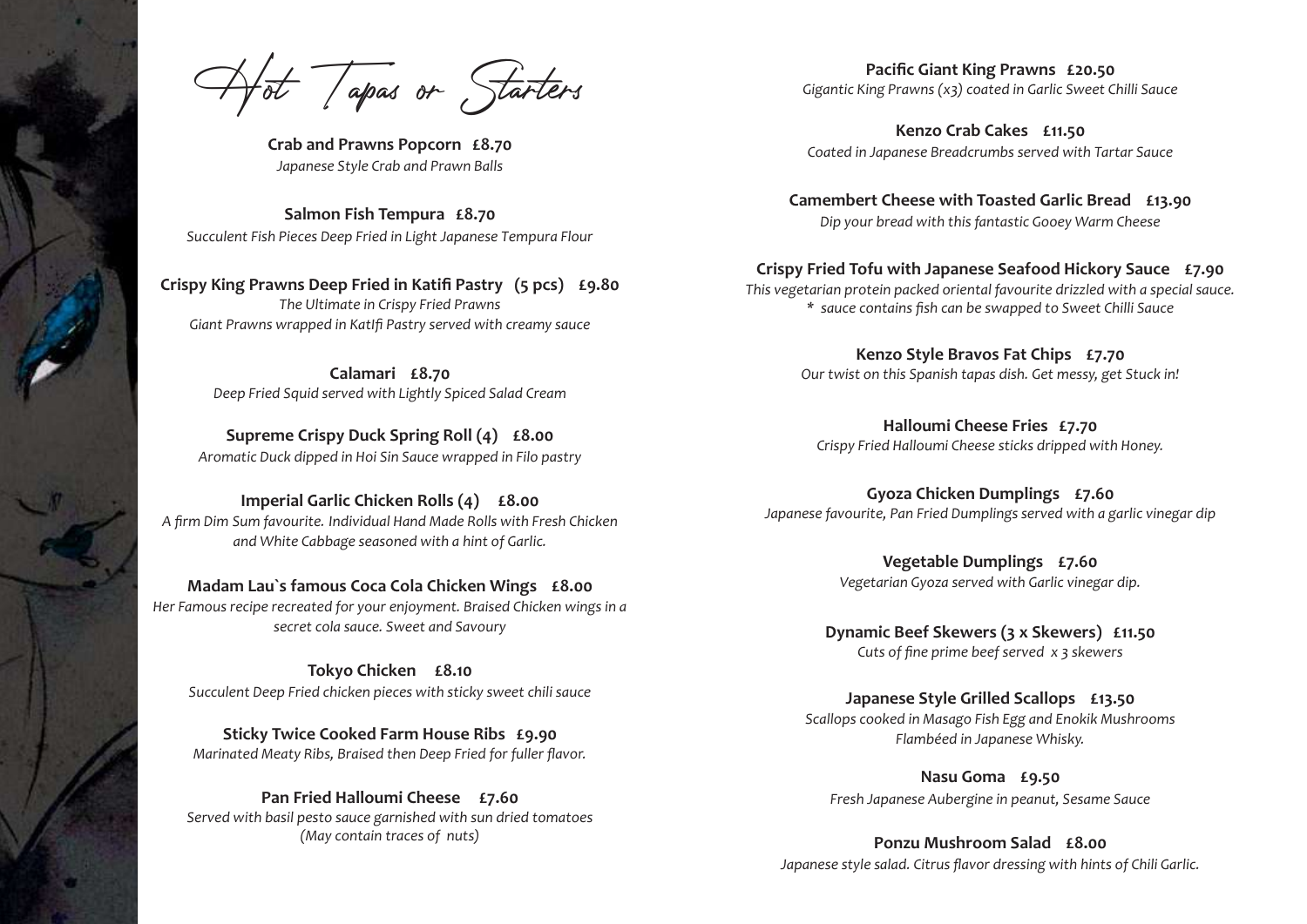Main Dishes

**Grilled Chicken Breast £17.50** *With a Teriyaki Sauce on a bed of Vegetables*

**kenzo style southern Fried Chicken Breast £18.50** *Served with Buffalo Sauce and Baby Leaf Salad*

**pan Fried sea Bass with Chef House sauce £18.50** *Seabass served on a bed of Salad with Light Thin soya sauce*

**Chicken katsu Curry £14.90** *Kenzo Style Fried Chicken with Japanese Curry and Rice*

**sirloin katsu Beef Curry £18.50** *Grilled and Sliced Sirloin with Rice and Vegetables*

> **Grilled salmon teriyaki £21.00** *Served on Bed of Vegetables (Minimum 15 mins cooking time)*

**spicy pad thai Vegetarian noodles £14.40 With king prawns £18.50 With Chicken £17.50**

**rack of kenzo ribs £20.90** *Farm House Ribs served with Chips and coleslaw.*

**truffle sliced Beef Fillet £39.00** *On a Bed of Warm Potato with Truffle Oriental Mushroom Sauce.*

**toban (V) £13.50** *Traditional Japanese terra cotta cooking method. Vegetables with Tofu in a sweet savoury sauce. (VEGAN option available)*

**unagi salmon £21.20** *Fresh Grilled Salmon coated in a special Japanese Eel Sauce. Thick , Sweet and Hickory Flavoured. Served with a Lychee Salad. A famous Japanese dish.*

**rack of Lamb £44.60 (seasonal)** *Herb crusted with light dijon mustard pan seared, served with grilled asparagus and baby carrots*

**Brooklyn Beef Croquettes £9.30** *Mince Fillet Beef, Crispy Deep Fried Street Style*

**Garlic king prawns with Light soya ( 5 pcs ) £10.00** *Fresh King Prawns with Garlic butter and soy*

> **Yakitori Chicken ( 3 x skewers ) £8.10** *Chicken Skewers marinated in Teriyaki Sauce.*

**kenzo aubergine Fries £7.50** *Fresh Japanese Abergine Fries glazed in honey butter sauce.*

Sushi Dishes

**uramaki rolls**

**soft shell Crab roll £16.20** *Deep fried Soft Shell Crab wrapped in rice roll*

**Volcano tower roll £13.50** *Crab Meat Uramaki stacked in impressive Volcano Style*

> **Crunchy salmon roll £15.50** *Asparagus, Cucumber with torched Salmon and Tempura Flake*s

**Buddha touch roll £10.50** *Asparagus with Cucumber, Mix Salad and Pickles*

Twisted Burgers

*Juicy Homemade Beef Burgers with our Special Sauce, Served with French Fried or Sweet Potato Fries and Coleslaw*

**72 Classic Beef Burger £14.90**

**kenzo Chicken southern Fried Burger £14.00**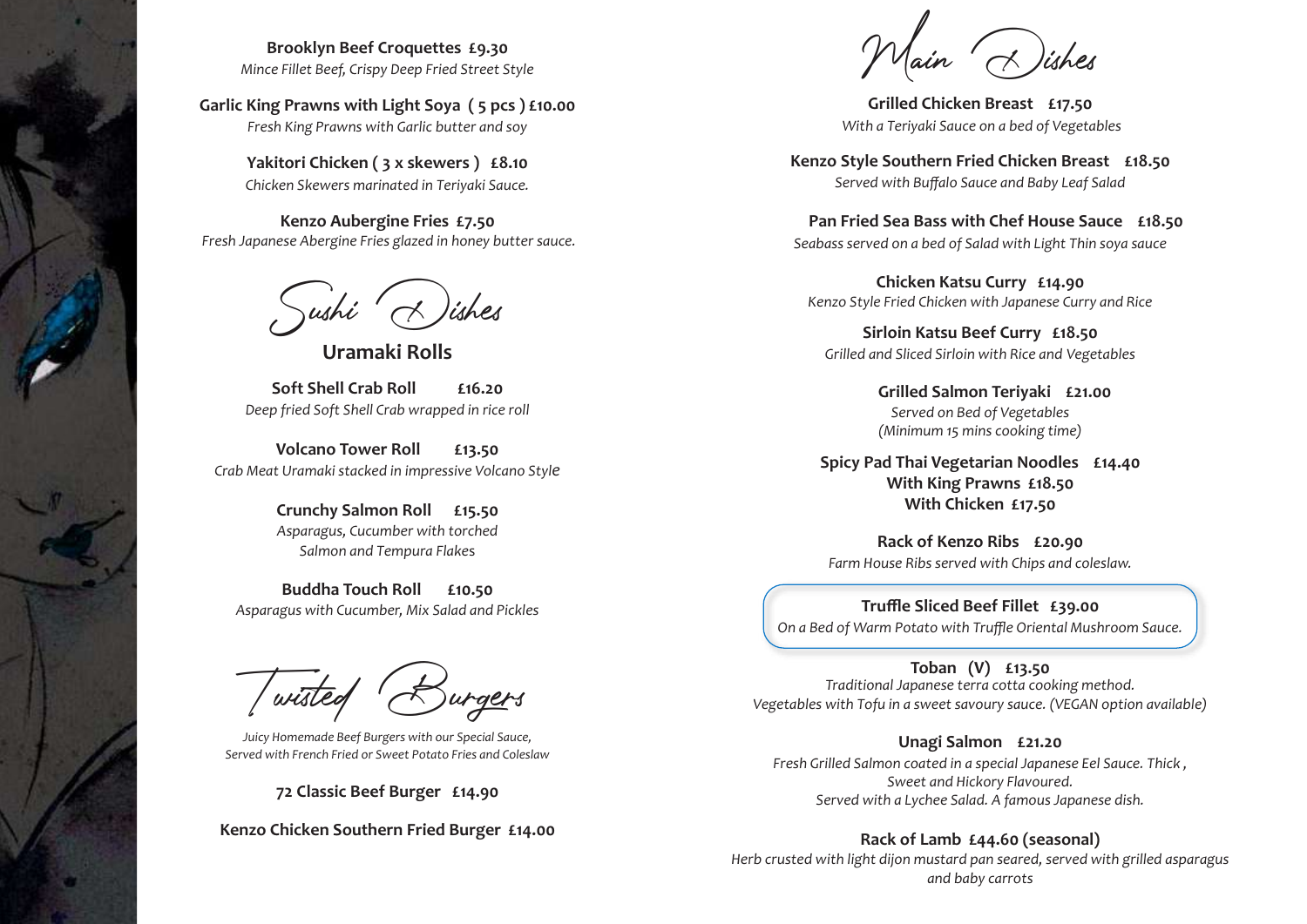Our Fanous Hot Stone, Steaks

## KEN





## Volcanic Hot Stone Plate

## **CHoICe oF 8oz GrILLeD BeeF**

*We serve only the finest cuts of meat, carefully selected by our master butchers. The steaks are first caramelized on our chargrill to seal in the flavour. Steaks are served blue on our Sizzling Hot stone. Thinly slice the steak and cook to your own requirement. The stone is at 300 degrees Hot ; cooking time is in seconds. Please be careful not to handle the HOTSTONE Sauces are included so please choose from the option below. Sauces are served separately. NO SIDES are included.*

Cut from the rib section, the rib eye steak is one of the most succulent steaks and guaranteed to *satisfy even the most dedicated carnivore*

## **FLat Iron steak 8oz £16.90**

*Robust but Flavoursome Cut of Shoulder, cooked Medium Rare. Basted in herbs and butter served also with Hot Stone.*

## **rIB eYe HerItaGe steak £26.00**

## *( please note ribeye cuts naturally contain a higher content of fat )*

## **sIrLoIn aa GraDe steak £25.00**

*Cut from the tenderloin the sirloin steak has a generous outer strip of fat which enriches the steak during the grilling process*

## **our Famous 72 FILLet steak £31.50**

*The fillet is the royal of all the steak cuts. It is the most tender with little marbling and virtually fat free -*

## **kenZo stYLe surF & turF £39.90**

*Famous Fillet 8oz with 2 Pacific Giant King Prawns Fillet is served rare with Hotstone with Prawns cooked in Sweet Chilli Garlic Sauce Includes choice of 1 side dish.*

## **Cote De BoeuF 36oz £62.50**

*28 days Dry-aged beef, Rib on the bone steak to share. Complement the dish with two choices of sides. Served with slow roasted tomato, garlic mushroom and two corn on the cobs. Includes all the sauces.*

*Sauce Choice:* **red Wine Cheese sauce pepper Corn sauce kenzo Béarnaise sauce red Wine sauce**

| <b>Sweet Potato Chips</b>              | £6.00 |
|----------------------------------------|-------|
| <b>Asian Peri Peri Thick Cut Chips</b> | £7.00 |
| <b>French Fries</b>                    | £6.00 |
| <b>Mix Baby Leaf Salad</b>             | £4.60 |
| <b>Seasonal Mixed Vegetables</b>       | £6.00 |
| <b>Garlic Mushrooms</b>                | £6.00 |
| <b>Onion Rings</b>                     | £6.00 |
| <b>Extra steak sauce</b>               | £2.50 |
| <b>Steam Rice</b>                      | £4.50 |
| Sweetcorn x 2                          | £6.00 |
|                                        |       |

Side Options

### **FooD aLLerGY notICe**

**If you have a food or drink allergy or special dietry requirement please inform a member of staff for information on our menu. thank you**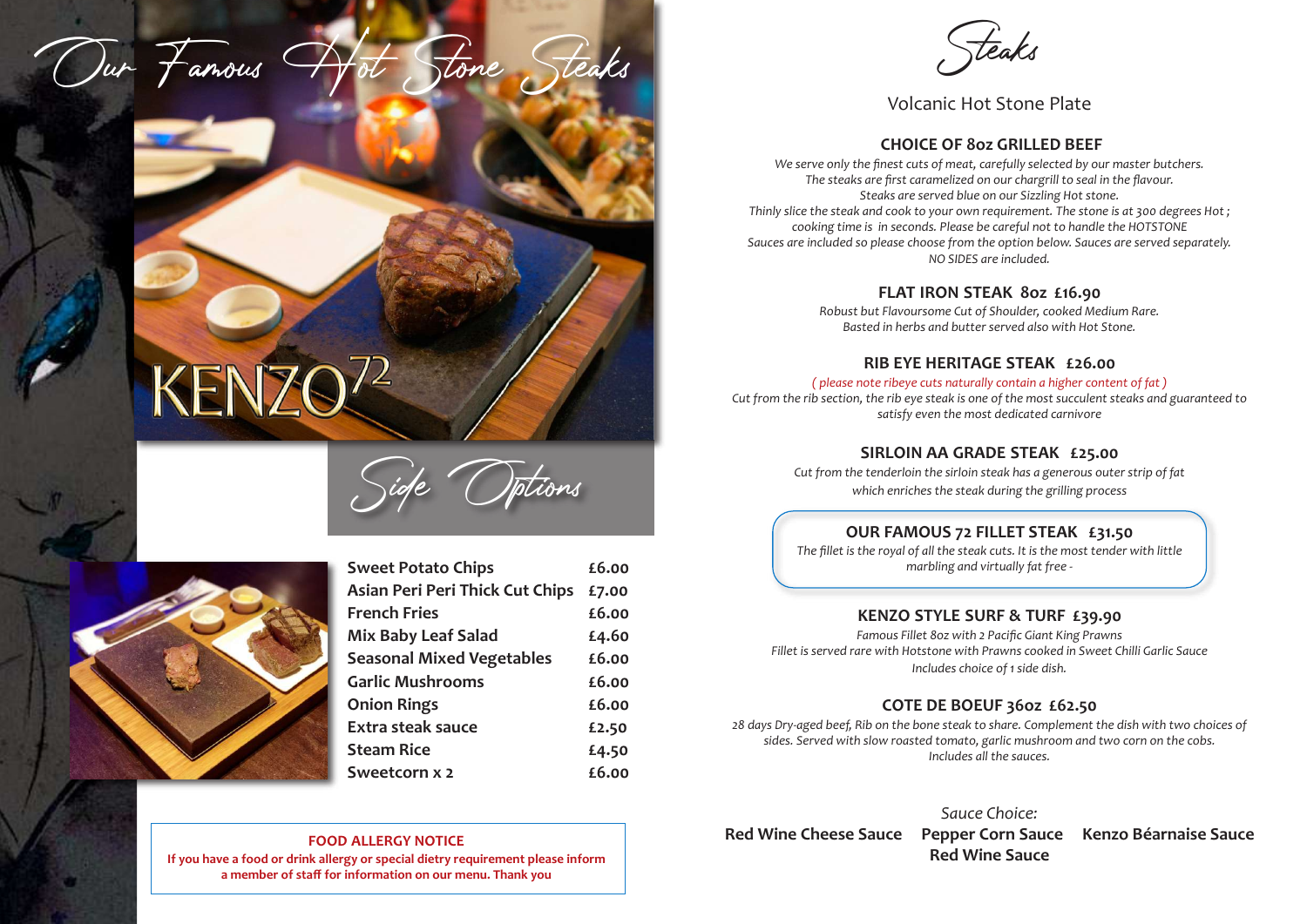**Choose From roast Beef, Lamb or Chicken for only £14.50**

**two meats £16.00**

**three meats £18.00**

**add a Dessert for £4.00**





**subject to availability and excluding Friday and saturday 1st sitting**

**sticky toffee pudding** *Chantilly Cream, Steam Ginger Pudding.*

**Warm Kenzo Brownie** *Vanilla Ice Cream, Crème Anglaise.*

**raspberry Cheesecake kenzo style** *Simple and delicious non baked Cheesecake.*

**Famous 'Holy Cow' sundae** Kenzo Sundae Ice Cream with Homemade Whipped Cream Contains Nuts.

> **eton mess** *Yuzu Raspberry Coulis, Mixed Berries and Cream.*

> > **Cheese Board** *Selection of Cheeses and Crackers.*

**salted Caramel mi Cuit** *Melt in the middle, salted caramel chocolate cake \*Served with Vanilla Ice Cream or Chantelle Cream*

> **Gluten Free Chocolate mi Cuit** *melt in the middle chocolate cake*

**Ice Cream, 2 scoops at £3.90** *Vanilla, Strawberry, Chocolate*

**all Desserts priced at £7.50**

**please inform staff of any allergies**

**now being served every sunday from 12 - 3.30pm**

Sungay Roast

## **SUBJECT TO AVAILABILITY, BOOKING REQUIRED**



72-74 GODWIN COURT, OLD TOWN, SWINDON SN1 4BS TO BOOK CALL 01793 521538